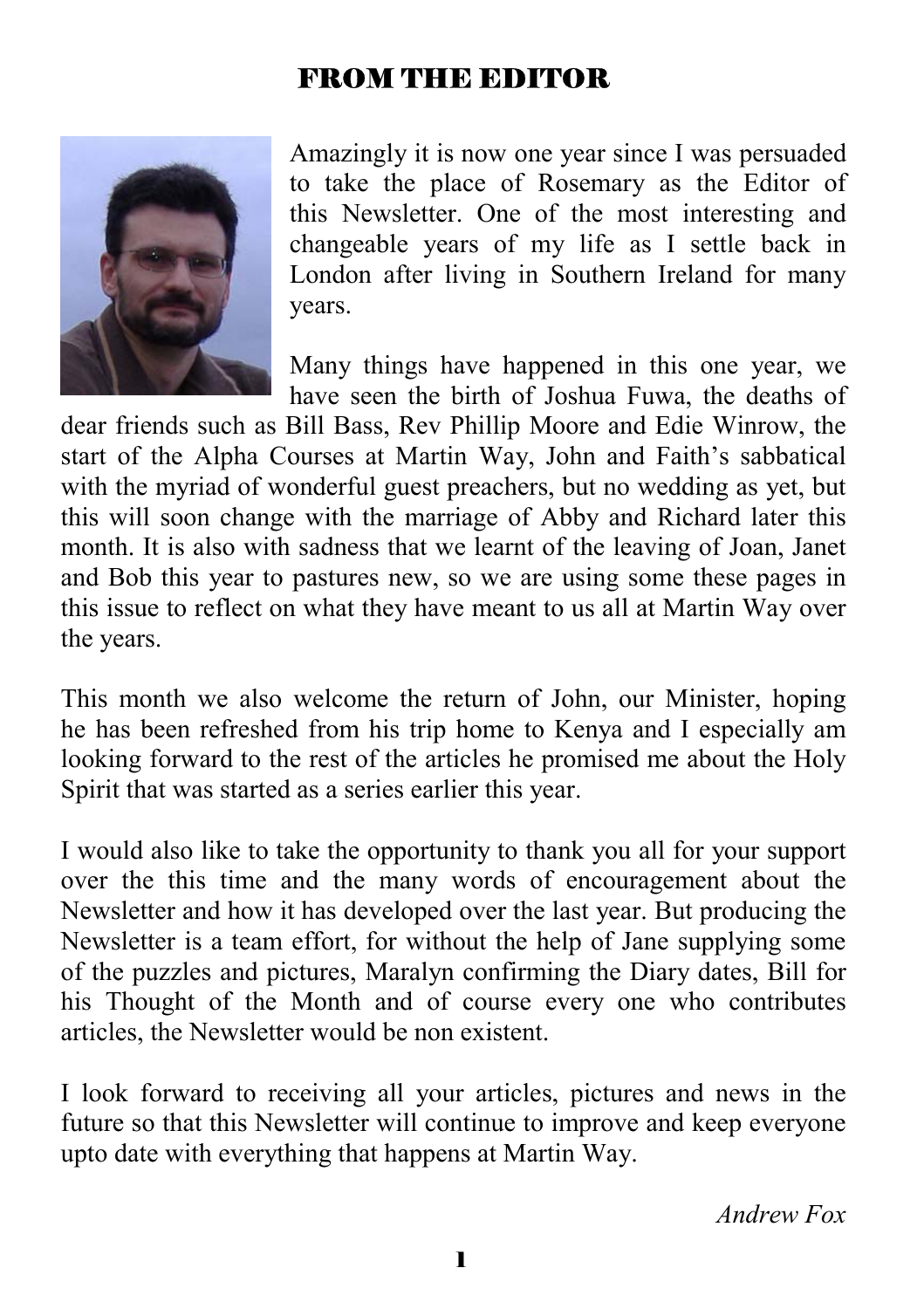# TAIZÉ PRAYER AND PRAISE AUTUMN 2006

This time last year we ended our Summer meeting with thoughts, and tragic stories, of the previous week' s bombing of London by terrorists. Now, one year later, we can only think of the need for the escalation of prayers towards many different areas of the word where there is the restlessness of searching



for Peace for all mankind. I think Christians in their Mission to Teach and be a Witness to Our Lord just as he faced persecution – for being a friend to all.

In good faith we must persevere to help understand the need to be a good neighbour – who is our neighbour? – all whom we encounter and search for the true will of God in that moment; when in doubt ask yourself what would Jesus have said or how would He have acted in this given moment. Understanding, compassion and empathy, and always listening to that Inner Voice; Matthew Ch 5 Vs 43-48 (NIV) is a challenge to us all.

I give below the dates of the Autumn Taizé Prayer and Praise meetings at 8.00pm on the following Monday Evenings and look forward to seeing you all again.

| Date                       | Venue                       | Leader               |
|----------------------------|-----------------------------|----------------------|
| 18 <sup>th</sup> September | St.John Fisher Church       | Jean                 |
| $16th$ October             | St.John Fisher Church       | Cathie               |
| $13th$ November            | St.John Fisher Church       | Tom                  |
| $11th$ December            | Christmas 'Shared Meal'     | David                |
|                            | at the home of David Cordey |                      |
|                            |                             | 13 Cannon Hill Lane  |
|                            |                             | Tel: (020) 8395 7684 |

 *Jean Mann (Taizé Contact) Tel: (020) 8542 5929*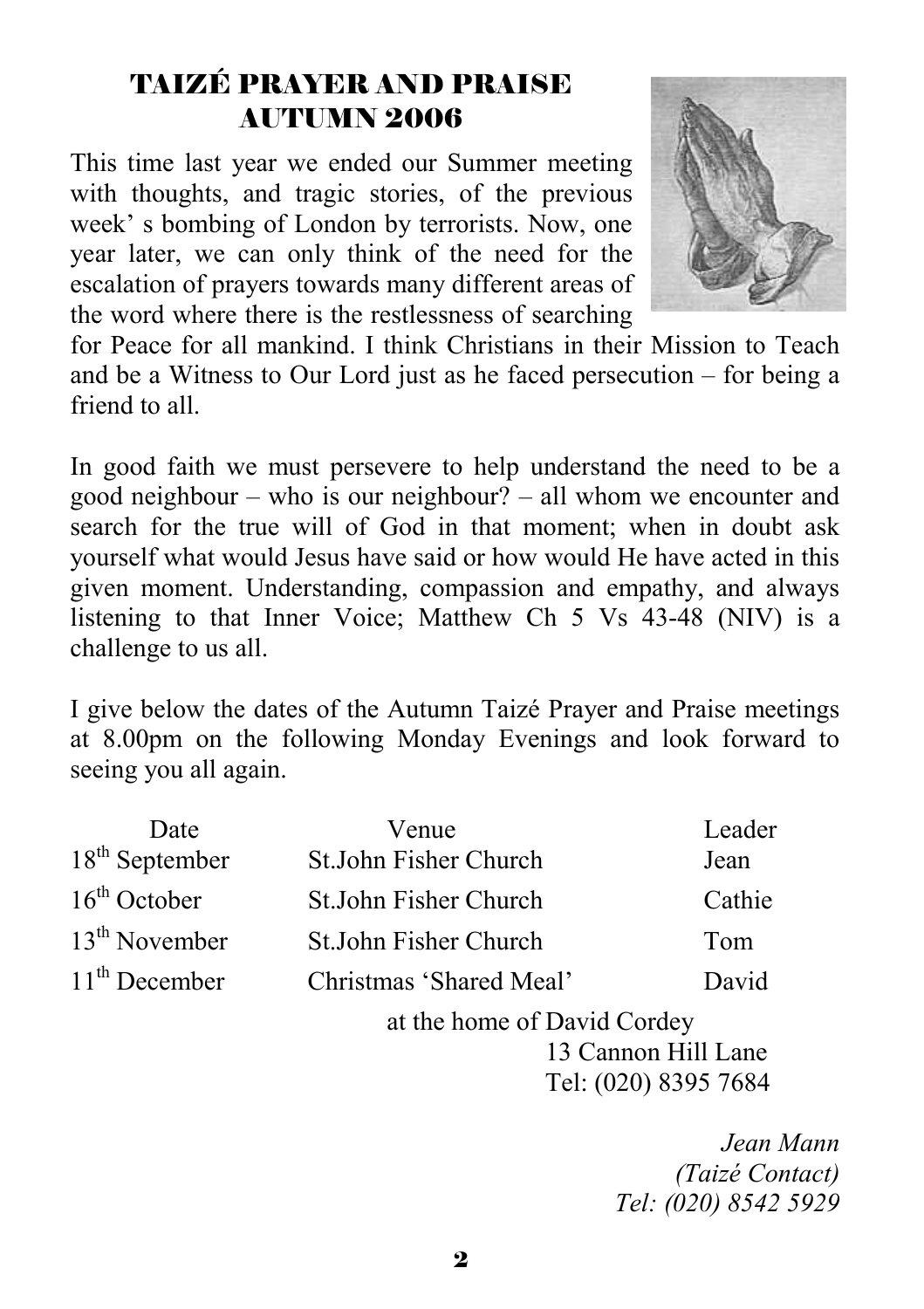## TWO APPRECIATIONS

Firstly, the 'Praise and Thanksgiving' service held for Joan, Janet and Bob on Sunday  $30<sup>th</sup>$  July – what a wonderful celebration this turned out to be, ably led by Brenda and Tony with very moving words being said. So much had gone on to give an air of surprise and it surely achieved that; I was Door Steward and half an hour before the commencement Bob came to me for an Order of Service sheet to 'see what is going to happen'!!

The 40 strong SIGMA Choir, from the whole Circuit, led the singing following the Christmas, Easter and Pentecost themes of previous presentations, but we were all encouraged to join in 'Three Hairy Camels', 'He breathed on me' from Aslan, and other such songs all of which were projected on the overhead screen.

Folk and Ministers came from all our Circuit Churches, as well as many people from past congregations from near and far afield; our Church hardly had a seat to spare and we certainly 'raised the roof'!

Following this moving Service, we all adjourned to the Hall, where a very substantial buffet had been laid out, while old friendships were re-kindled amid sad farewells to Joan, Auntie Bette, Janet and Bob. Sadly due to unavoidable delays, as I write this, their move has still not been finalized, but by the time this account is printed, I pray that their worrying time of waiting will soon be over.

Folk who were unable to attend sent cards and messages, including one from Betty Collins who also sent her love to anyone who remembers her, especially to Joan; she said she will always remember her help in the flower decorations for Robert and Joy's wedding.

Secondly, my daily Bible Reading on Sunday,  $6<sup>th</sup>$  August, was headed 'A Day for Delight', Isaiah 58, Vs 13 & 14. "If you keep your feet from breaking the Sabbath and from doing as you please on my holy day ….. then you will find your joy in the Lord". The notes referred to today's multiple options from marathons to mowers to malls (shopping). At the end, it asked, "To reflect on – what would a day of Sabbath delight look like for you?"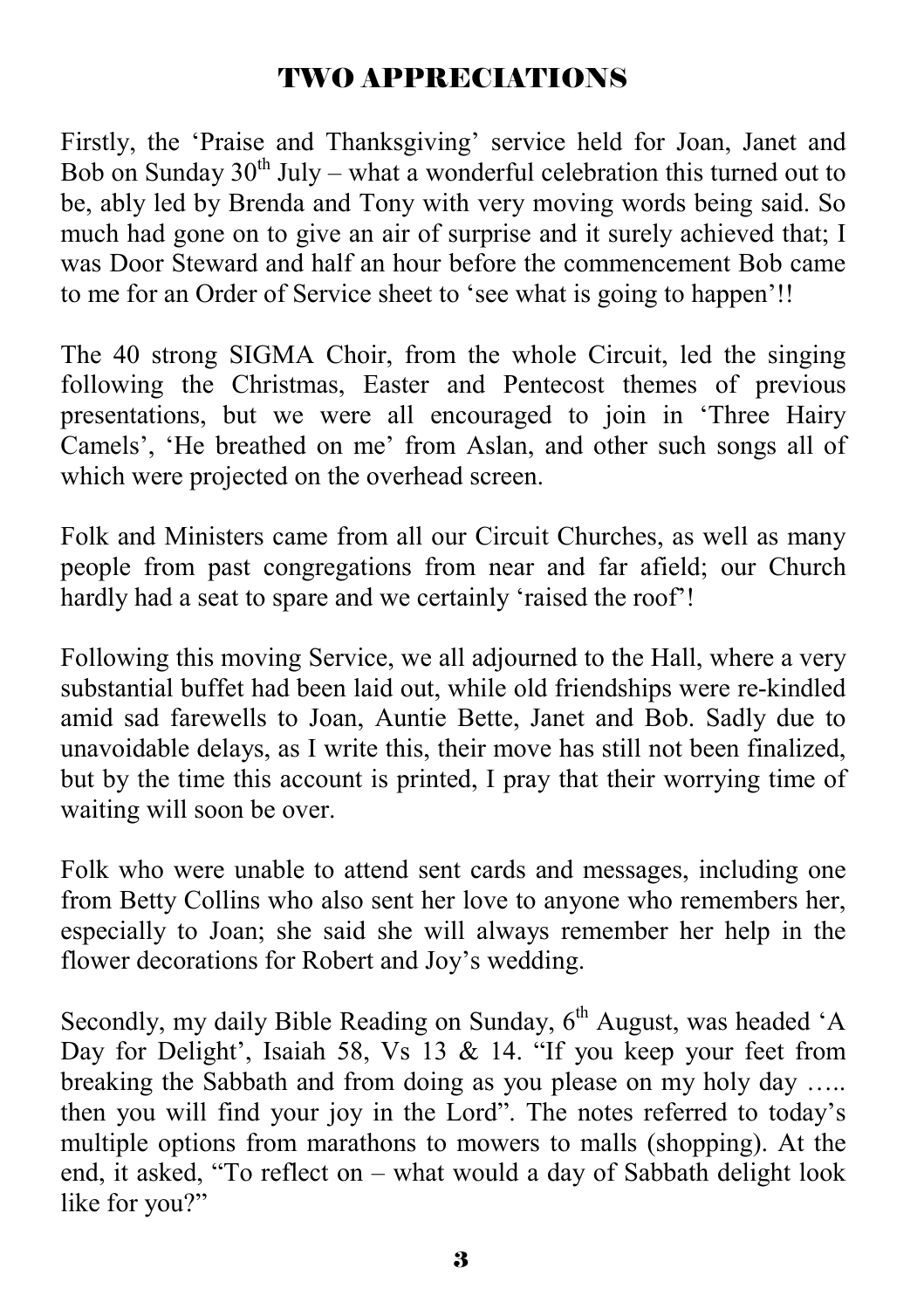Well, I had my "Sabbath Day of Delight" when Tony took the morning service on the  $6<sup>th</sup>$  August, overseen by Arthur Miller. Tony led with confidence and fervor and we give thanks that he has answered God's call to the Ministry; we have watched him 'grow' over the past months of studying to this culmination. Talking to folk after Tony's Service, they too were impressed and when I told Arthur Miller how great we though the service, giving Tony personally 10 out of 10, he (Arthur) cautioned me that it is never wise to give 10/10 but rather 9/10 because "there is always room for improvement", so Tony has something to aim for, but nevertheless very well done. May God continue to bless you, Tony, along your journey with Him, as we know He will.

The feeling in our Church was really uplifting and the Congregation sang their hearts out as happens more and more frequently of late. My "Sabbath Day of Delight" progressed with Marie & Pete's 'Strawberry Tea' in the afternoon, raising funds for Spring Harvest next year.

Finally, it finished with the Rev. Charlotte Elvey taking our Evening Communion Service, when we were joined by folk from Wimbledon Methodist Church.

 $\geq 0$ 

*Mary Heaton* 

|                      |                         | ヽ∪╭ |                |   |                |   |                         |   |                |                         |    |                         |   |
|----------------------|-------------------------|-----|----------------|---|----------------|---|-------------------------|---|----------------|-------------------------|----|-------------------------|---|
|                      |                         |     |                |   |                |   |                         |   |                |                         |    |                         |   |
|                      | E                       |     |                |   |                |   |                         |   |                | $\overline{\mathrm{P}}$ | I  | $\overline{\mathbb{C}}$ | S |
|                      | G                       |     |                |   |                |   |                         |   |                |                         |    | E                       |   |
|                      | I                       |     |                |   |                |   |                         |   | D              |                         |    | R                       |   |
| $\overline{\rm ^5B}$ | $\Omega$                | A   | ĪĪ             |   |                |   |                         |   | $\mathbb{R}$   |                         |    | A                       |   |
|                      | N                       |     | A              |   | Đ              | E | $\overline{C}$  A       | P | $\overline{O}$ | I                       | I  | S                       |   |
|                      |                         |     | L              |   | A              |   |                         |   | Ŵ              |                         |    | E                       |   |
|                      | $\overline{\textbf{J}}$ | A   | I              | R | $\overline{U}$ | S |                         |   | N              |                         |    | N                       |   |
|                      |                         |     | T              |   | G              |   | $\overline{\mathbb{T}}$ | W | E              | L                       | lv | E                       |   |
|                      |                         |     | H              |   | H              |   |                         |   | D              |                         |    | S                       |   |
|                      |                         | F   | A              | I | T              | Η |                         |   |                |                         |    |                         |   |
|                      |                         |     | $\overline{C}$ |   | E              |   |                         |   |                |                         |    |                         |   |
|                      |                         |     | U              |   | R              |   |                         |   |                |                         |    |                         |   |
|                      |                         |     | M              |   |                |   |                         |   |                |                         |    |                         |   |
|                      |                         |     | I              |   |                |   |                         |   |                |                         |    |                         |   |
|                      |                         | 4   |                |   |                |   |                         |   |                |                         |    |                         |   |

**CORNER** ANSWERS Solution to the Mark Chapter 5 Crossword from last Issue

**PIIZZALE**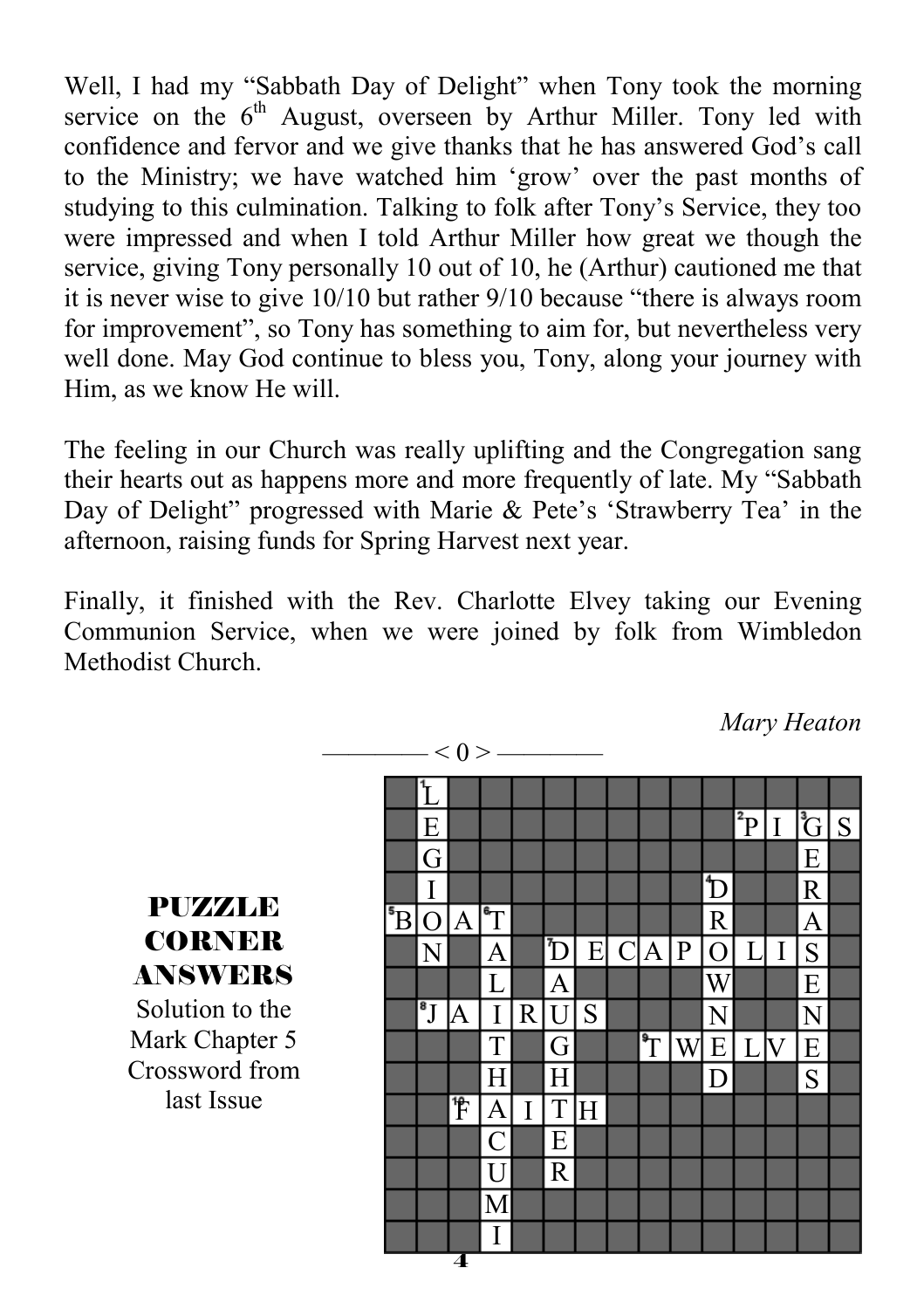# AS WE SAY GOODBYE TO BOB, JANET AND JOAN



Here is a collection of thoughts and memories about Janet, Bob and Joan's time at Martin Way.

Well, Jan & Bob's boat has been moored for many a long year and now after all this time it seems it's ready to pull up anchor and set sail to lands afar, well Devon anyway.

There have been so many joyous occasions of celebration and praise that we have been part of and enjoyed sharing in with Janet, Bob and Joan, of course that includes Bob's booming vocal bass tones and 'enthusiasm' on the piano even when oblivious to the fact the rest of us are actually singing a different song to the one he's playing or the fact he's six bars ahead of us! And that hearty endless chuckle when reprimanded by his loving wife Janet and when he then realizes the error of his musical ways. Not forgetting Mr Beaver and the one and only line always remembered "And it's snowing again and that's all the better….. but unfortunately it was usually the wrong cue!

What wonderful years of music, song, dance, drama and worship, so many to recall and so many of us joining with you in sharing the gospel using God's blessings in the diversity of gifts, skills and talents all of which offered in love and praise in His service.

And of course, Joan (Grandma) who has always been there in the wings throughout the years loving and supporting Janet and Bob in so many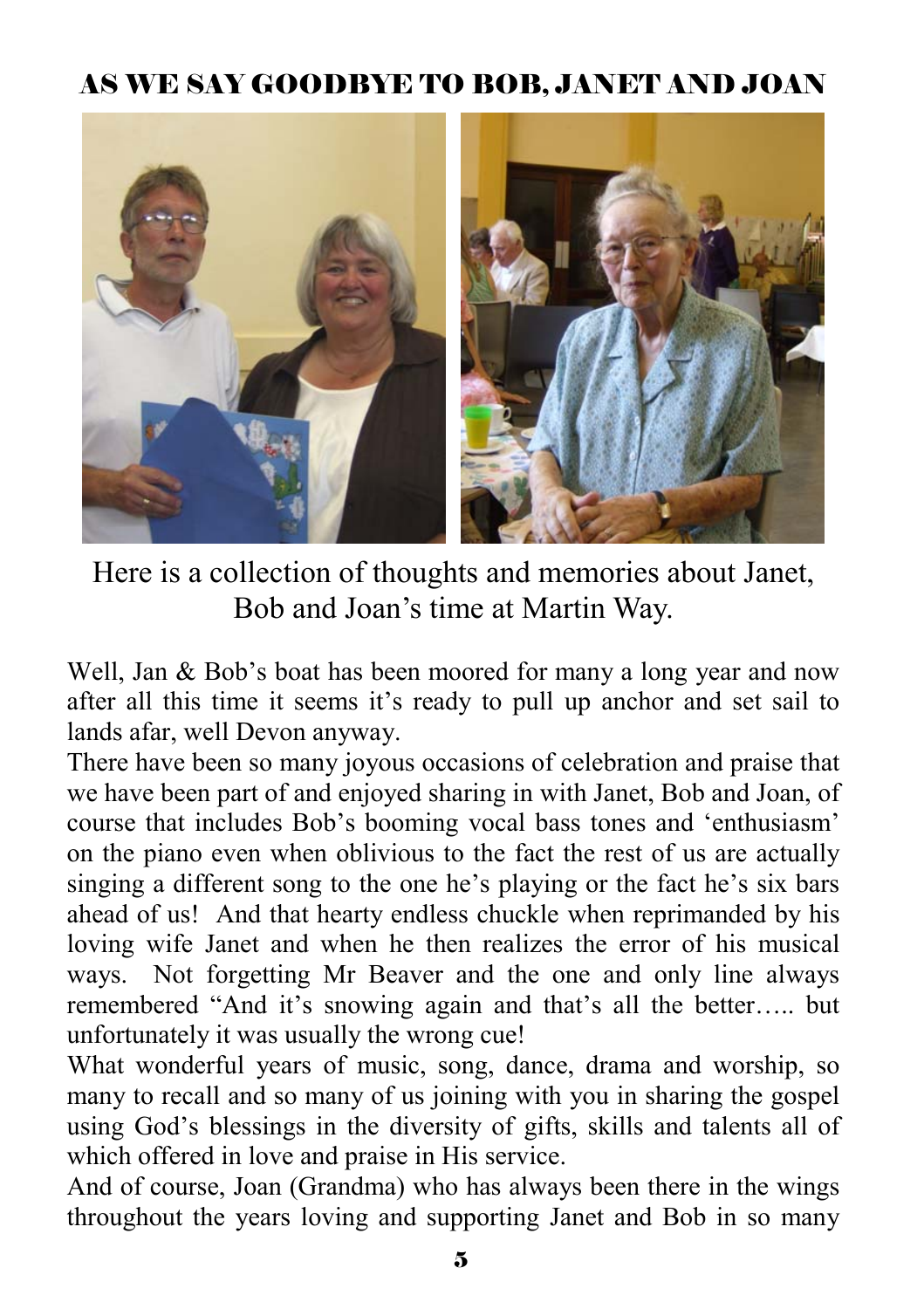ways along with serving our church here at Martin Way in various roles and activities over numerous years. We thank you Joan for without that love and support, especially in the early days when Andy & Pete were 'knee high to a kipper' it would have been difficult for Jan & Bob to have devoted so much time to their calling. Bless you.

Thank you from the bottom of our hearts both from Martin Way and of course our circuit for all you have shared with so many for so long.

### *Brenda Cannon*

My memories of Bob would have to be Shell Bay and bob going off for his walks in the dunes. The moment we got to Tom's field he would be restless until we had got to the beach and he could swim in the sea and walk along the dunes. Bob loved any cliff walk and we have done many in all kinds of weather!



Memories of Janet would be of our YPF weekends away, which is how Steve and I met. We had great fun and learnt so much from those weekends. Sleeping on the floor and singing while Janet played on the guitar and Bob played the Piano.

We forged strong

friendships which have stood the test of time and Janet and Bob were always there when those relationships did not always go so well.

## *Annemarie Pallister*

I first met with Janet and Bob through the youth group whilst I was looking for church to join. Their love, support and general encouragement for all things to do with the church persuaded me to join Martin Way. Of course Janet was never a person to say no to, she managed to persuade me to join the Circuit Youth Choir (even though I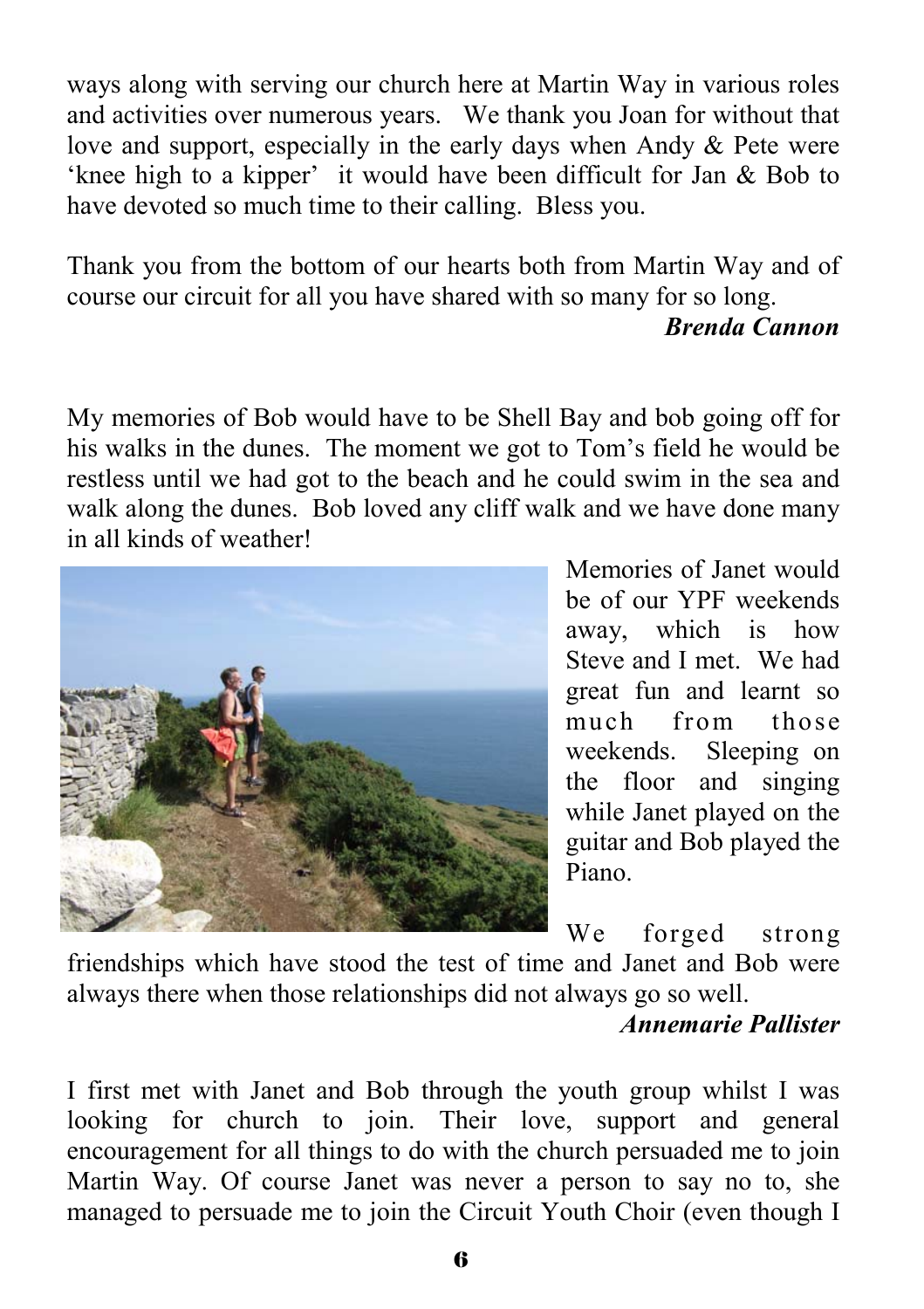felt I was tone deaf) but with Bob's help and strong singing he guided all us basses through many a performance.

Even on my return from Ireland after 14 years I was met by Bob outside the church, greeting me as though the years had only been days. And yet again Janet's persuading power managed to get me to join the now grown up Circuit Youth Choir, SIGMA.

Martin Way will be a quieter place without them both, but Devon will be richer for gaining them.



*Andrew Fox* 

The Circuit Youth Choir that became SIGMA

Geraldine and I greatly value our friendship with Janet and Bob and we will miss them greatly. Like many others we have enjoyed their hospitality, messed around in their boat, shared joys and concerns, and sought and received their wise counsel. Others will doubtless recall experiences in YPF and at Swanage, but I have particular cause to thank them for what they have done for me.

Janet and Bob have always lived their lives as true Christians and insofar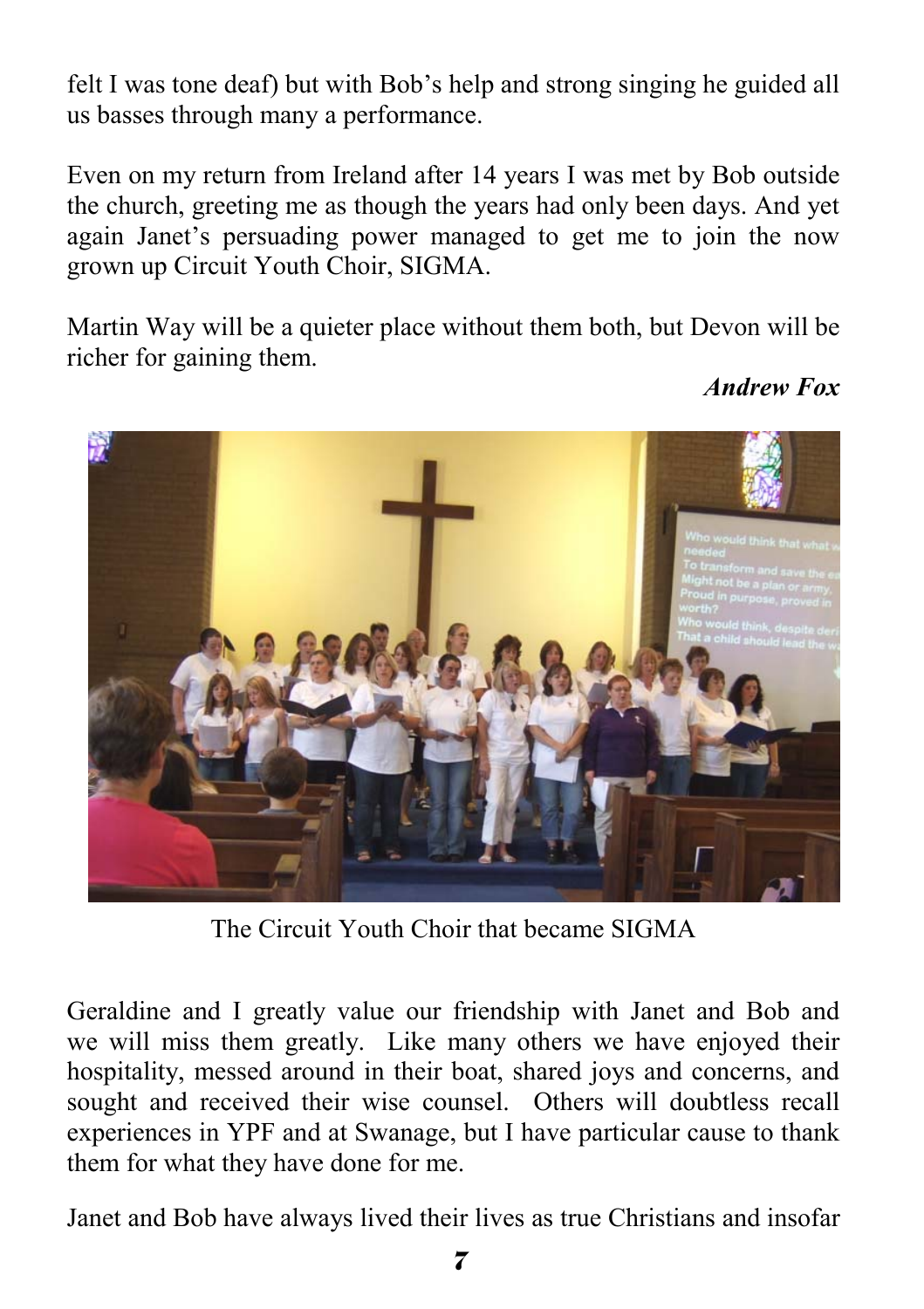as God sets us challenges throughout our lives, so too have Janet and Bob challenged us and our faith. For most people this has been through their preaching and their choir and drama presentations.

However, for me (and Tony) the challenges of Circuit Youth Choir/Sigma have been somewhat different. "I want a basket lowered from the ceiling" says Janet; "we need an earthquake for this production"; "a hill that grows"; "fluorescent fish swimming in the sea", "glowing bubbles" or some other special effect. When we suggest that 4 weeks notice of such requirements is not enough time Janet will always meet our needs – by giving us an extra day! If she wants 8 different levels of staging when only 3 are possible she will always compromise – by asking for only 7. Janet always lends a hand – by sitting on the stage and telling us what (impossible) things she wants done. Bob is invaluable too – he makes the coffee, cleans up after us, does the photocopying and buys the cardboard, paint, sticky tape, or whatever we need – or whatever Janet tells him we need.

But for me it was Janet and Bob's work with the Circuit Youth Choir that caused me to make my commitment to God. Whilst it was Geraldine who started me going to church after a 15 year break, and she who asked Janet to involve me in the CYC, it was the choir itself that brought me close to God. It has never ceased to have an amazing impact on me when, after a noisy, chaotic, hilarious and dreadful rehearsal, or before a performance, the choir has paused for a moment of prayer. These young people demonstrate a faith and intensity that perhaps even they don't know they possess. We have much to learn from young people and thanks to Janet and Bob I have been brought to Christ through them.

And Grandma? Joan has waited patiently for hours for Janet and Bob to finish preparing for a CYC production and take her home. She has sewn costumes and been a constant supporter. A quiet strength behind her daughter.

And Geraldine's thoughts? Good friends, generous hospitality, and a couple with whom to share thoughts and concerns. Thoroughly enjoyable Sigma performances (even if she didn't see much of me beforehand) and tremendous acts of worship. And Joan got her involved in Sunday Club.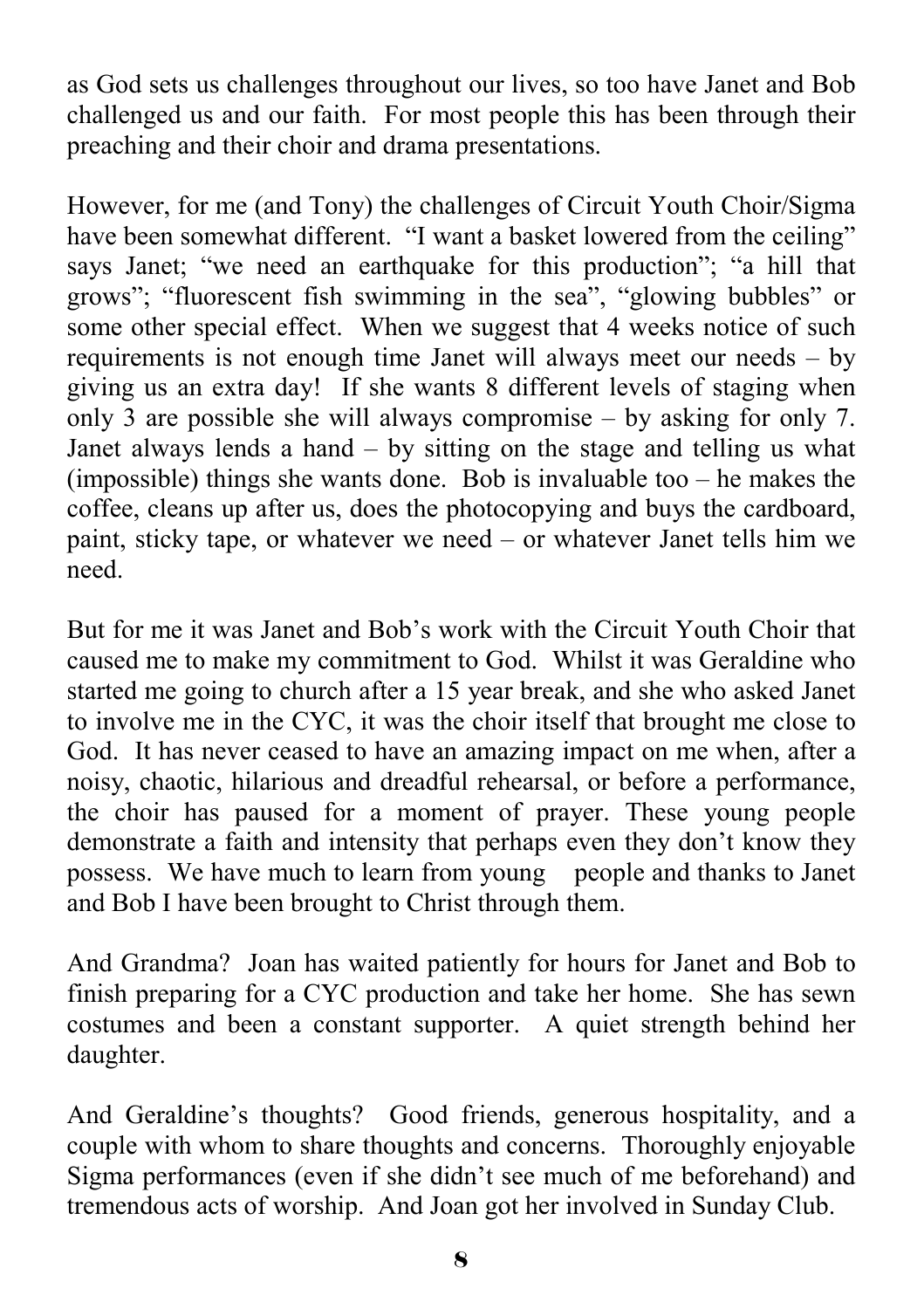We thank you, send you our best wishes and, as Janet would say, "blessings".



*Roy Ellis* 

*Bob in Full flow* 

I have a treasured child's painting hanging on the wall at home. It's one of the first my oldest child ever did thanks to Janet and the Frogs Club.

Joan was my pastoral leader for many years. She always came to the house with my membership card, even during the time she started to find it hard to get around, and every so often she would ask about the family with genuine interest. Like Janet and Bob, Joan and her husband (who was such a gentleman). have been pillars of the church.

## *Janet Fernando*

I remember being told that you could never refuse Janet and Bob, so when Janet asked if Ella could play baby Jesus in the Christmas story, I thought no problem… then a few weeks later as I came for the dress rehearsal, - I have no idea how it happened but I left with the thought that not only was Ella in the play, but I would be playing Mary and Colin was Joseph!

Although I have not known Janet and Bob for very long, I have some very fond memories of the Alpha sessions that they both lead and Swanage trips (particularly this last trip!). It has been a pleasure, which I am sure will be repeated.

## *Jane Smith (Colin's Jane!)*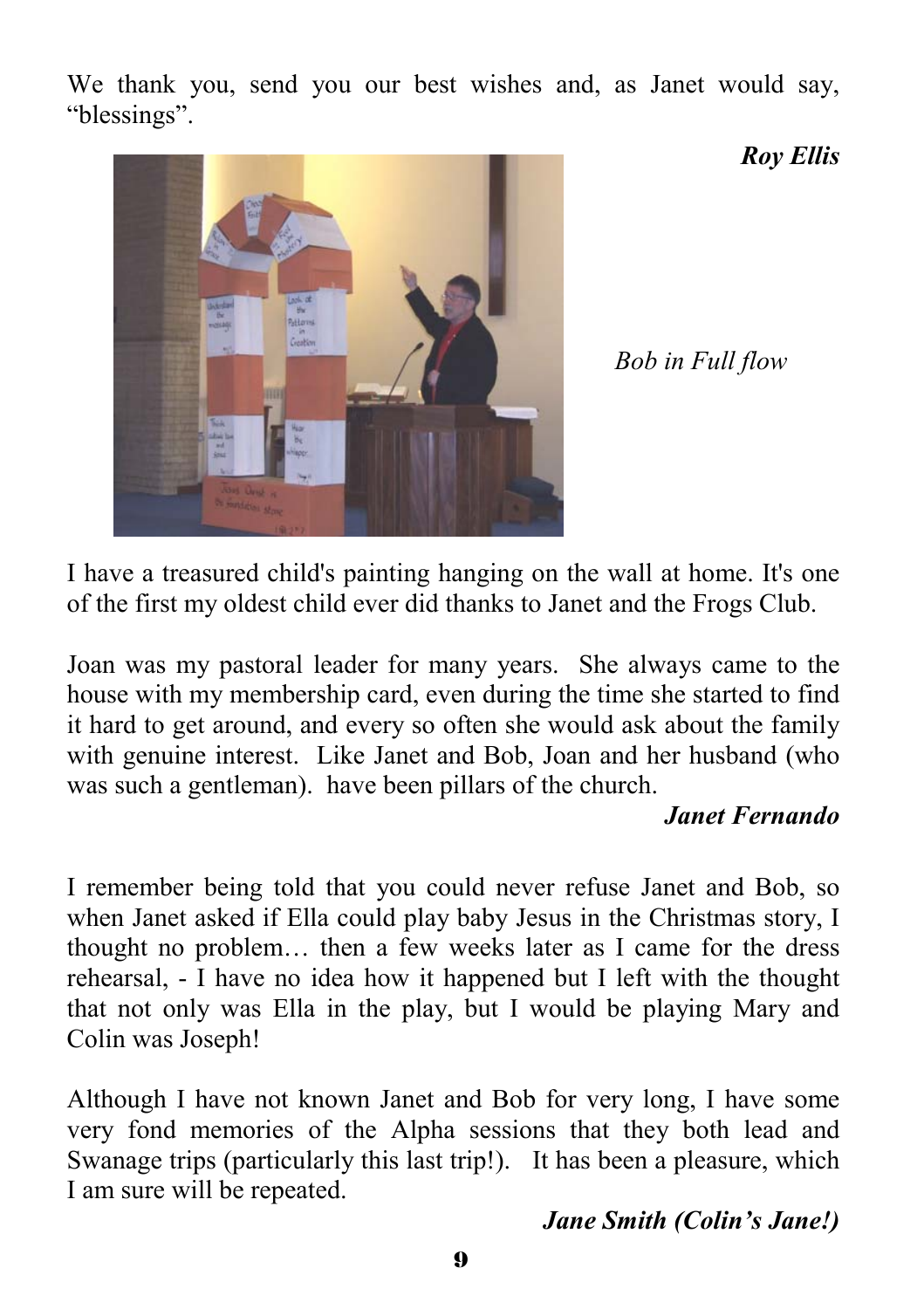SWANAGE **CAMP** 

## **THEN**





# AND NOW

2006

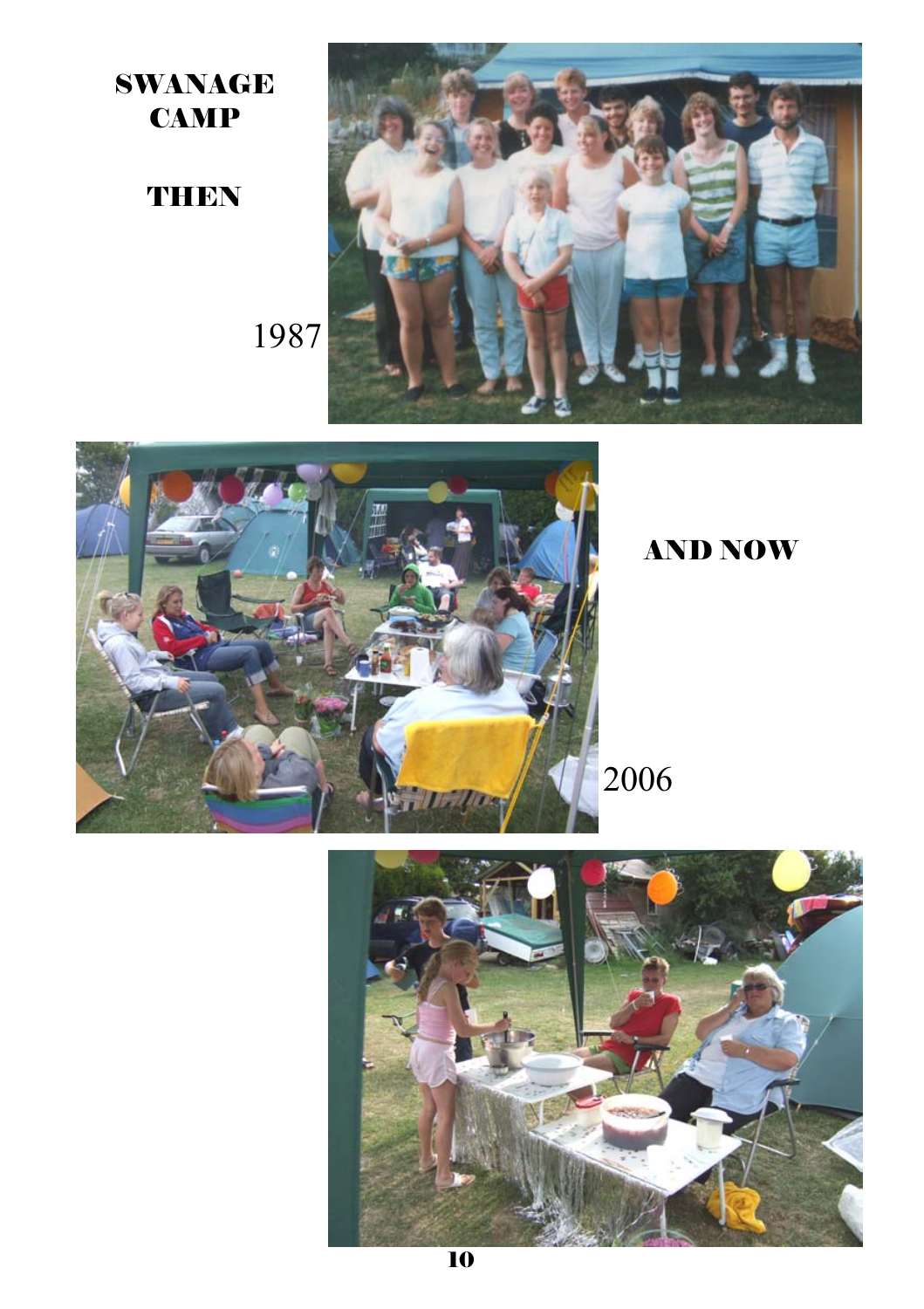I have known Janet since we were in Sunday School, although Janet did not attend as regularly as I did. We really got to know Janet & Bob when we returned to Martin Way in 1977 when Abby was about 2 although we knew of Peter and Andy and some baby clothes went to them, particularly I remember a shawl knitted by my mother-in-law which was passed to them when I had finished with it.

All four of us performed in Daybreak at the Secombe Centre - a wonderfully successful Circuit Youth Choir Event on a LARGE scale. The Circuit Youth Choir and then SIGMA have had such a impact on Martin Way and the Circuit what more can I say. I was left a "widow" many a performance when Roy and Tony spent weeks preparing the scenery, staging etc!

Janet was in "Faith Folk and Harmony"; Janet & Bob instigated many other "events" or contributed to them. Examples are the Friday Group, YPF, Junior Youth Club, Platform 10¾, Good Friday Ramble (later to Hurst Park), Church Summer Picnic, Christmas Tree Festival the list goes on and on.

*Maralyn Loft*

———  $< 0 >$  ——

Friendships begun in this world will be taken up again, never to be broken off.

#### **St. Francis de Sales**

Hold true friends between both your hands.

#### **African Proverb**

Give thanks frequently to God for all the benefits he has conferred on you, that you may be worthy to receive more.

#### **St. Louis IX**

11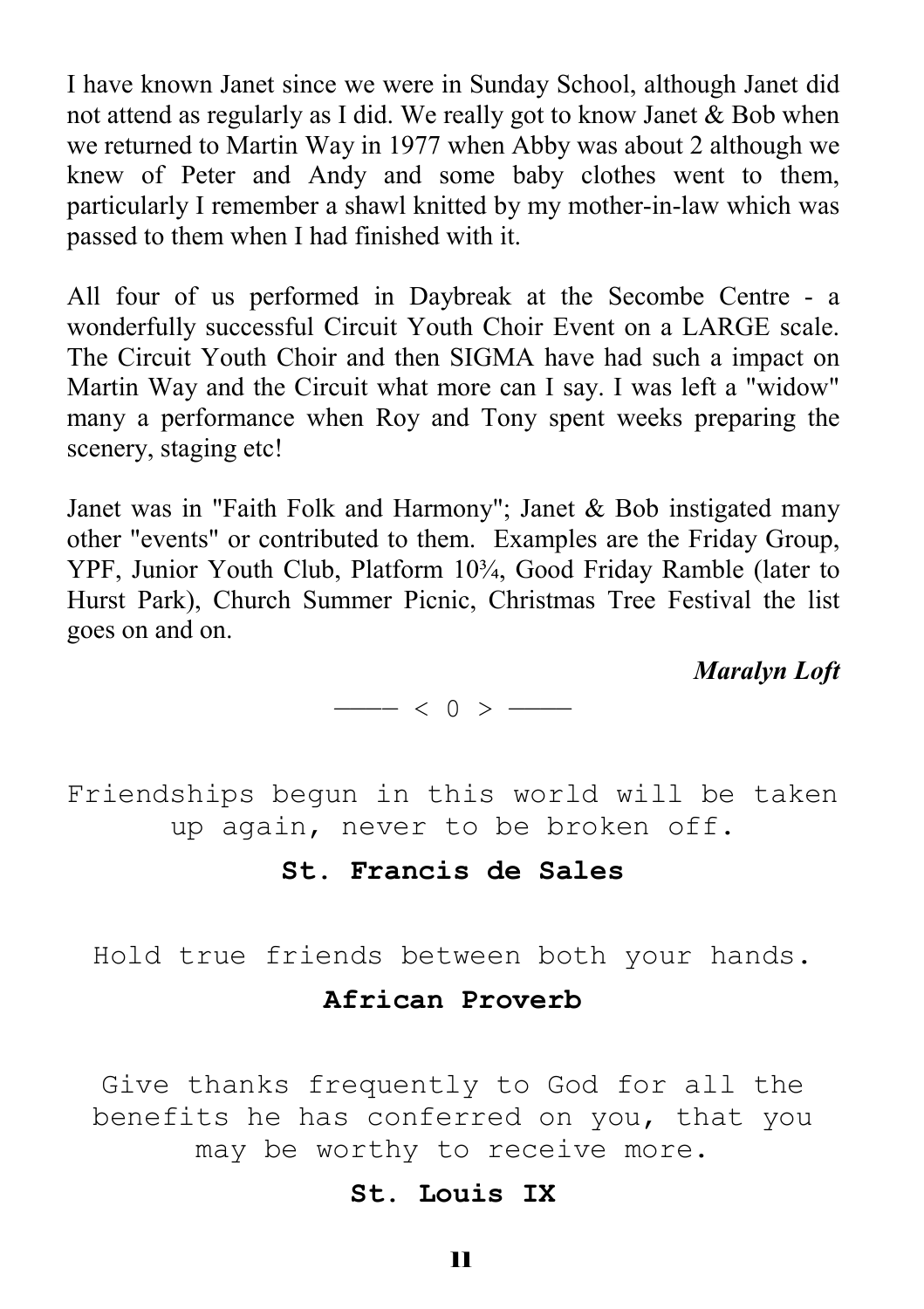## PUZZLE CORNER

Some of God's creatures to colour. How many can you name?

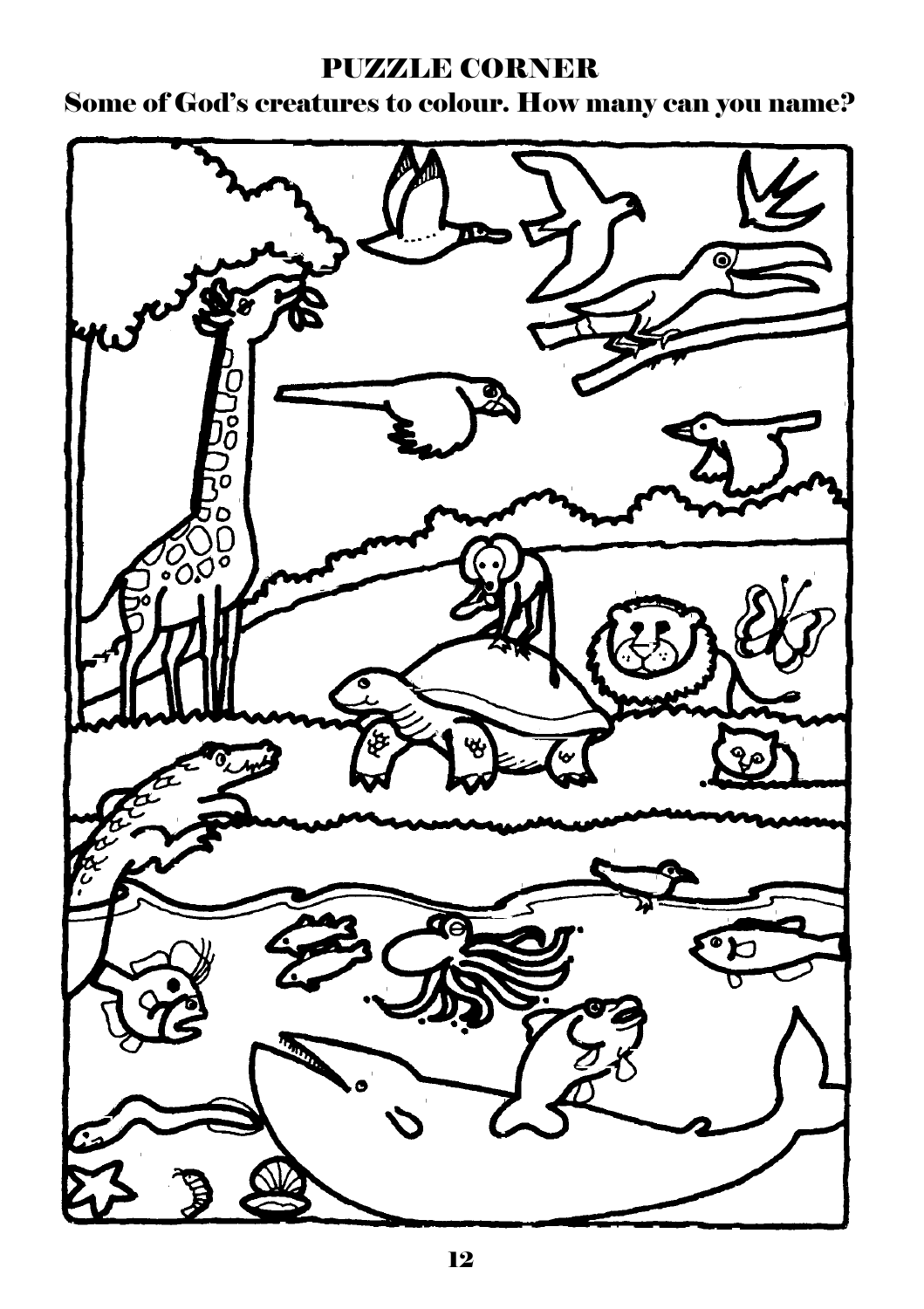# CROWHURST CHRISTIAN HEALING CENTRE

Opened in 1928 and standing on the edge of the village of Crowhurst East Sussex. You will drive down a winding country road and suddenly you will come across "The Old Rectory", built upon the rolling hills of East Sussex.

The peace and tranquillity is immediately felt, it has been said by many people that as you enter this place you feel that "you get a great big hug from God". It is here that you will always find some one to talk, and minister to you whatever the reasons for coming to Crowhurst, whether it be through stress, sickness sadness or suffering hurt, feeling weary, or just needing quality space to come away and rest. Do not expect physical healing, but one thing you can be sure of is inner peace. Peter the resident Senior Chaplain and his healing team are always available for private ministry, if wanted. They are a dedicated team and you could say was "hand picked by God."

My first visit to Crowhurst was in 1976 when I was very low and needed that special touch that one feels when being ministered to. Over the years I have returned on many occasions to feel once again the peace and that special; "hug from God". I first introduced Ted when he was still recovering from angina in 2002, to a healing service where we were both blessed and anointed just before we were married. Since then we have both returned on several occasions and found that peace and serenity that can be found there. You cannot describe the tranquillity that is felt when you return from a visit to this lovely place, you have to go there and experience it yourself,

We were staying there on the annual open day this year, and it is almost impossible to describe the atmosphere of over 200 people, spilling out of the chapel into the corridors, the side chapel, and outside on the grass, singing with such joy and fervour that we felt the roof almost lifting.

We have already booked a long weekend at the end of September, and we will be taking a friend next week to a healing service.

*Grace and Ted.*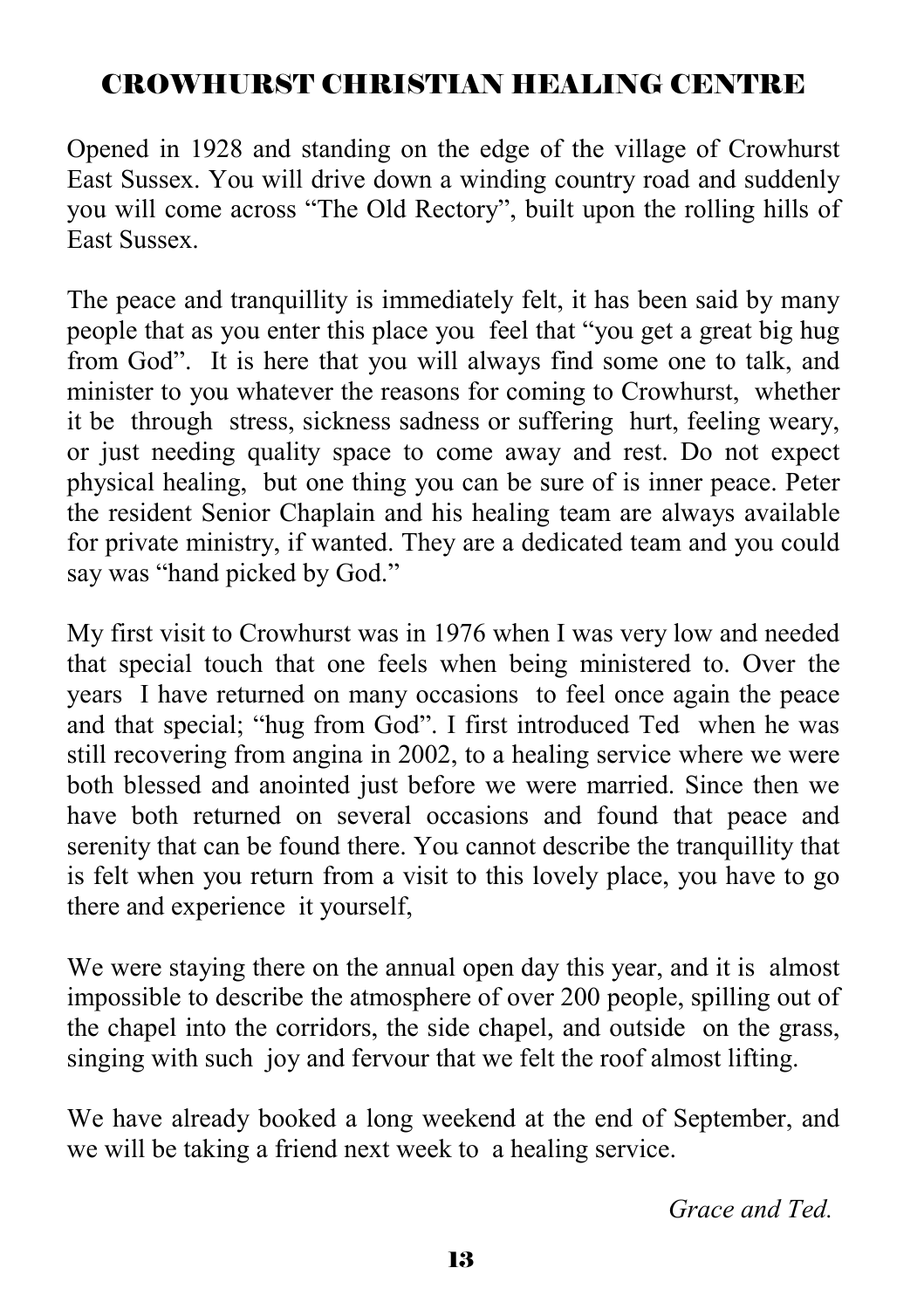## BIBLELANDS

This year's annual Service will be held on  $7<sup>th</sup>$  October 2006 in St. Paul's Church, Robert Adam Street, London W1 for anyone interested.

It commences at 10.30 am with coffee, followed by a plenary session and address from a keynote speaker with opportunity for questions about the work of 'Habitat for Humanity' (Egypt), plus the Project Partners work as a whole. Lunch, which can be pre-booked at a very reasonable cost, will follow, then the Thanksgiving Service will be led by the Rt Revd Michael Langrish, Bishop of Exeter. There is an opportunity for those with musical talents to help lead the worship and take part in the Biblelands choir.

Why not come along and find out more about Biblelands work. We are especially looking for support from young folk!

*Mary & Derek Heaton* 



**The Ministry of Healing Summer School 17th-19th July**



The Presbyterian Church of Wales held its Annual Ministry of Healing Summer School in Gregynog Hall, set in 750 acres of the beautiful rolling hills of Montgomeryshire. As I am very familiar with this part of the country where I spent most of my childhood, it holds a special place dear to my heart, so it was an honour to attend. It was the

highlight of the summer for me. In the fifteenth century Gregynog was a seat of the Blayney family, and the poets of the Gentry were frequent guests to the welcoming hearth and the tables laden with wine.

 Since many people attending Gregynog are involved in Christian ministry and constantly give of themselves and experience a lot of stress, the Summer School offers a place of rest and refreshment and of receiving. It was good to meet old friends and new, to sing the old and modern hymns and speak the native language, although some of the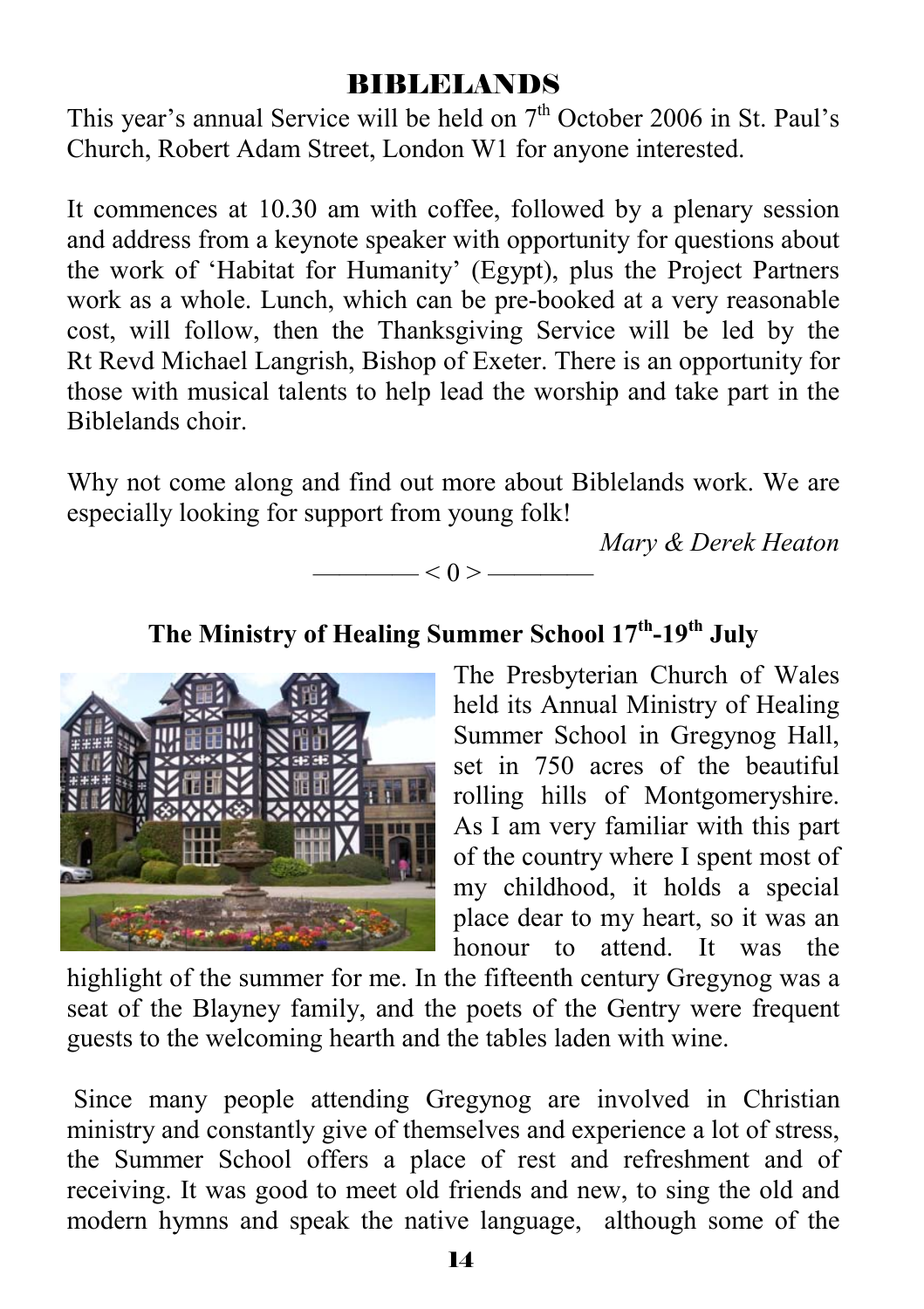sessions were bilingual.

The opening Service was a quiet, reflective time of worship as we were led by Rev. Dr Nerys Tudor with a focus on Rembrandts 'Return of the Prodigal Son'. Forgiveness was a common theme throughout, and in relation to healing, very important. In order to be channels of healing we need to experience the forgiving love of the Father and to be able to forgive others. Sometimes the most difficult person to forgive is ourselves.

We were divided into groups for prayer and Bible study and looked at the healing of the man with paralysis. Our group enacted the miracle and so were able to identify with the healed man, his friends, Jesus and also the authorities and observers. Whenever the Welsh get together there is inevitably some singing involved, so when the paralysed man got up, rolled up his mat and went away praising God, we all responded likewise and burst into song. Following the drama there was much discussion on the relationship between suffering, forgiveness and healing with frequent reference to the work of Dr Rhiannon Lloyd.

Dr Lloyd has attended the Summer School in the past and is now involved in conducting workshops on reconciliation and forgiveness in Rwanda and other countries where there has been ethnic tensions. Central to her workshops is Christ's reconciling work on the cross, his atoning sacrifice for our sins and for the whole world. Isaiah talks about the suffering servant, how he took our infirmities and carried our sorrows; our sickness, suffering, pain, disease, sorrow and wounds have been laid on the cross. When we do likewise with ours, we do not have to carry the wounds that others have caused us. We turn to God daily on the basis of the cross, in repentance and ask for forgiveness, and the freedom that comes from receiving forgiveness is a freedom that heals.

Another highlight was the Blessing Service where there was an opportunity for a special blessing or the laying on of hands for healing. The concluding Service was conducted by Rev. Robert Bebb bidding us go out and serve a hurting world and to be channels of Christ's healing love to one another. We all had fellowship around the banqueting table and partook of bread and wine, only this time it was communion wine.

*Gwen Wildman*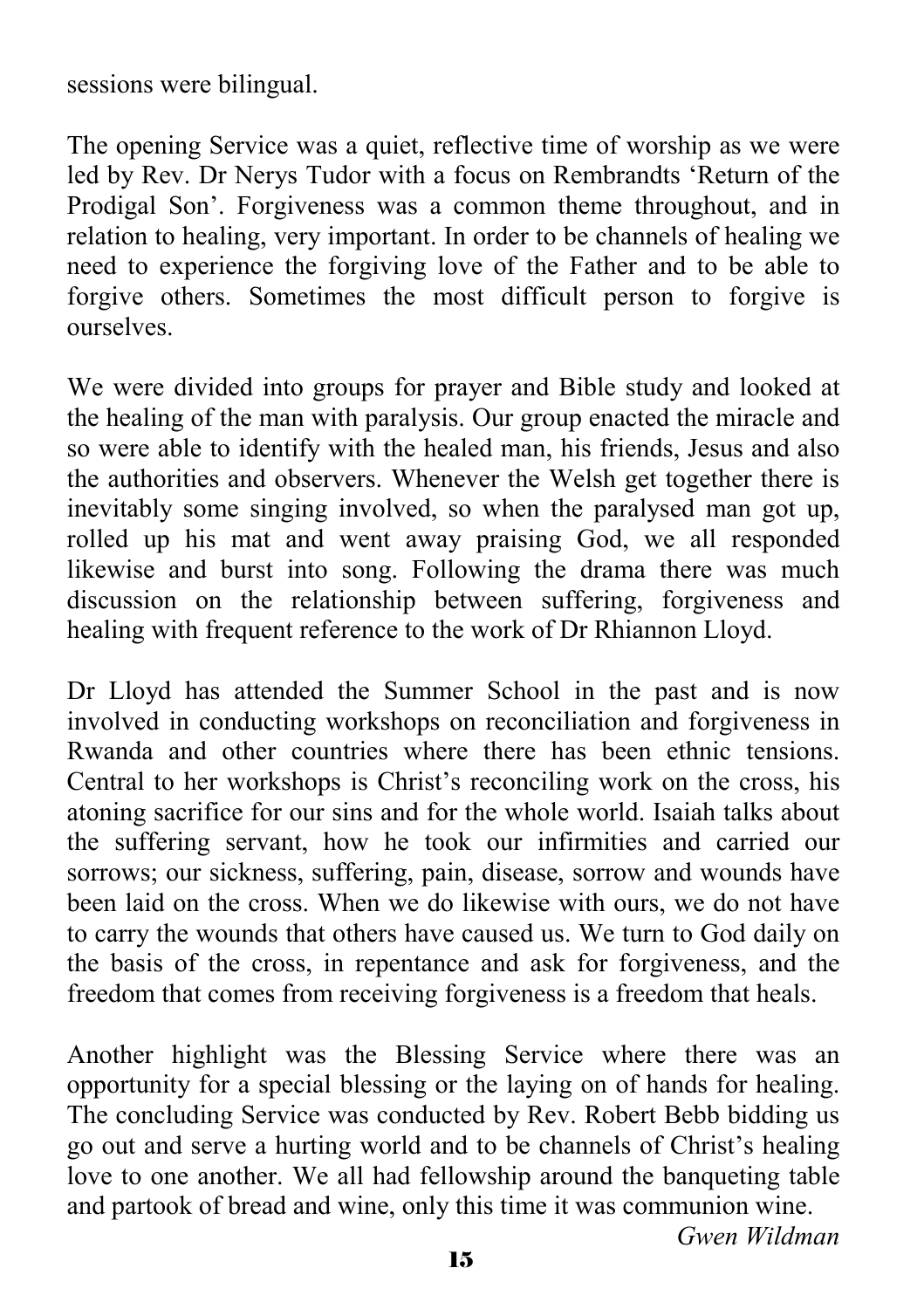

# FAIRTRADE RECIPES Fairtrade Spiced Chocolate & Almond Cake

 300g Fairtrade dark chocolate 100g ground almonds 175g butter (softened) Fairtrade cocoa powder for dusting 175g Fairtrade sugar 1 tbsp mixed spice 25g plain flour (sieved) 6 eggs (separated) A few toasted flaked Almonds (for decoration)

- Preheat oven to  $170^{\circ}$  Grease a  $8 8$  1/2-inch cake tin and dust well with Fairtrade cocoa powder.
- After separating the eggs, cream together the egg yolks and 130g of the sugar until they become light and fluffy.
- Mix together the ground almonds, flour and mixed spices.
- Whisk the egg whites and remaining sugar to stiff peaks.
- Melt the chocolate with the butter and leave to cool.
- Mix the melted chocolate and butter with the egg yolk mixture.
- Then fold in the whipped egg whites, starting with  $1/3$  of the mix followed by the rest.
- Finally, gradually fold in the flour mix, making sure that the batter remains light and aerated.
- Pour the finished batter into the cake tin and bake for approximately 1 hour or until the cake becomes firm and springy to the touch, when lightly pressed in the middle.

Once left to cool, slice and serve with clotted cream.

This also makes an ideal Birthday Cake, rather than slicing it just dust with Coco Powder or Icing Sugar and decorate with the suitable number of candles!

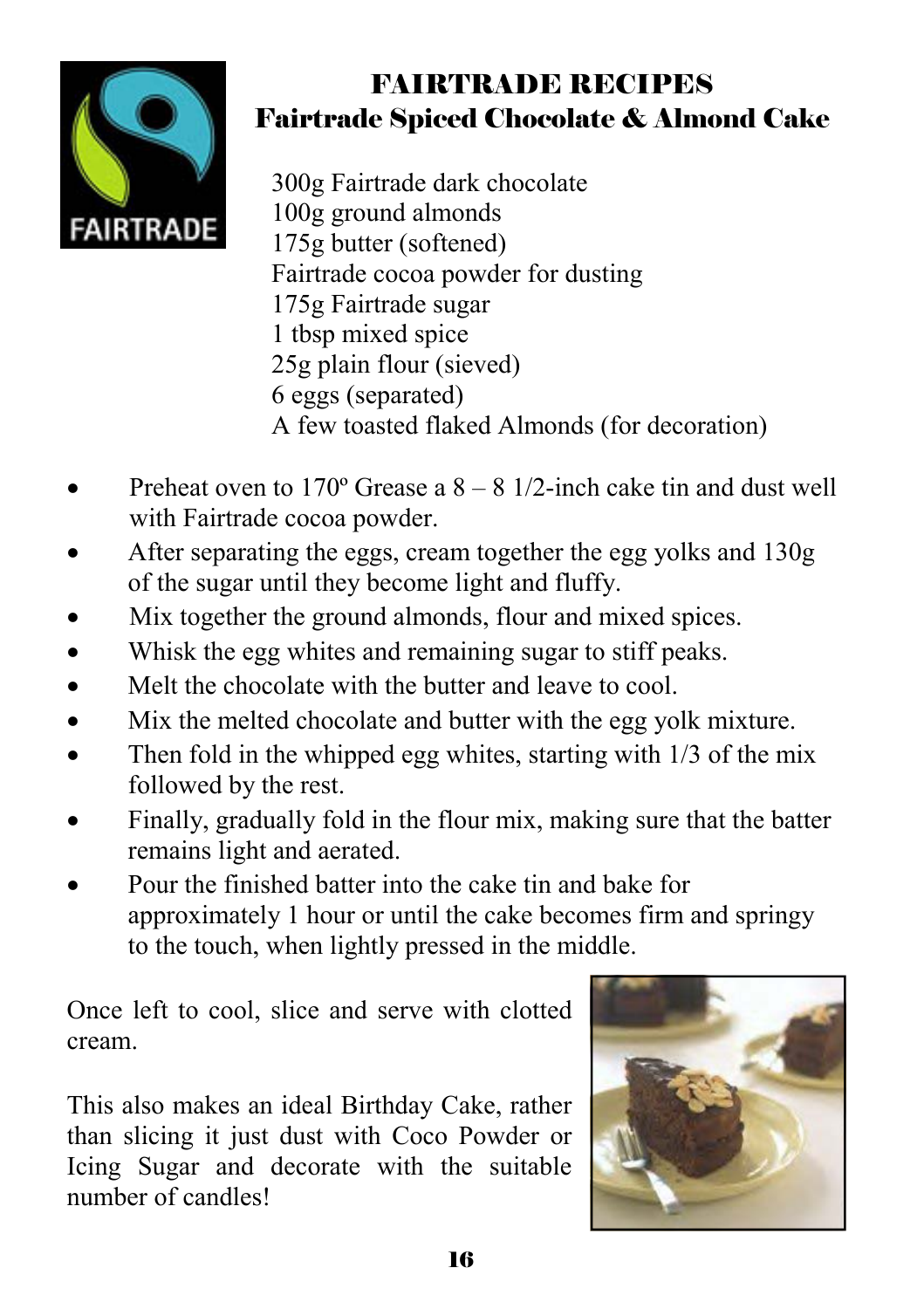# NETWORK IN THE NEW LONDON DISTRICT

Valerie Smith of Wimbledon Church has accepted the job of chairperson, and Joyce Plant of Martin Way the Secretary for our circuit. We have the task of introducing the New Network Social Action Project 2005 – 2008.

Encouraging, enabling and equipping the Methodist church "To take action on the Trafficking of women and girls in Europe"

 *'Trafficking is a global phenomenon, which connects all the world through the disgraceful trade of women's and young men's bodies, most often for commercial sex. It is the underside of globalisation and free trade – it is a trade, which is global but not free. Many of those who are trafficked belong to the church – all of them belong to the world, which God made and Christ gave his life for.* 

*Churches and church related organisations have for years denounced trafficking as an unacceptable human rights violation, based on the biblical conviction that 1 Corinthians 12; 26-27 says that 'if one part of the body suffers all the other parts of the body suffer with it – all of you then are Christ's body and each one is part of it'.* 

(A Quote from "Christian Action& Networking Against Trafficking in Women")

It will be necessary to form a small group of members from each church in the circuit and we will be pleased if you will send us names of people willing to raise awareness and promote action against people trafficking. All ages and genders welcome!

-----------------------

There is to be a Women's Network celebration of the new District at Methodist Central Hall Westminster on Saturday November 18<sup>th</sup> 2006 1.45pm – 4.00pm

## **'New Beginnings'**

It is hoped that many members from the circuit will attend. This is likely to prove a very popular event, and tickets may be ordered through the circuit secretary priced at £3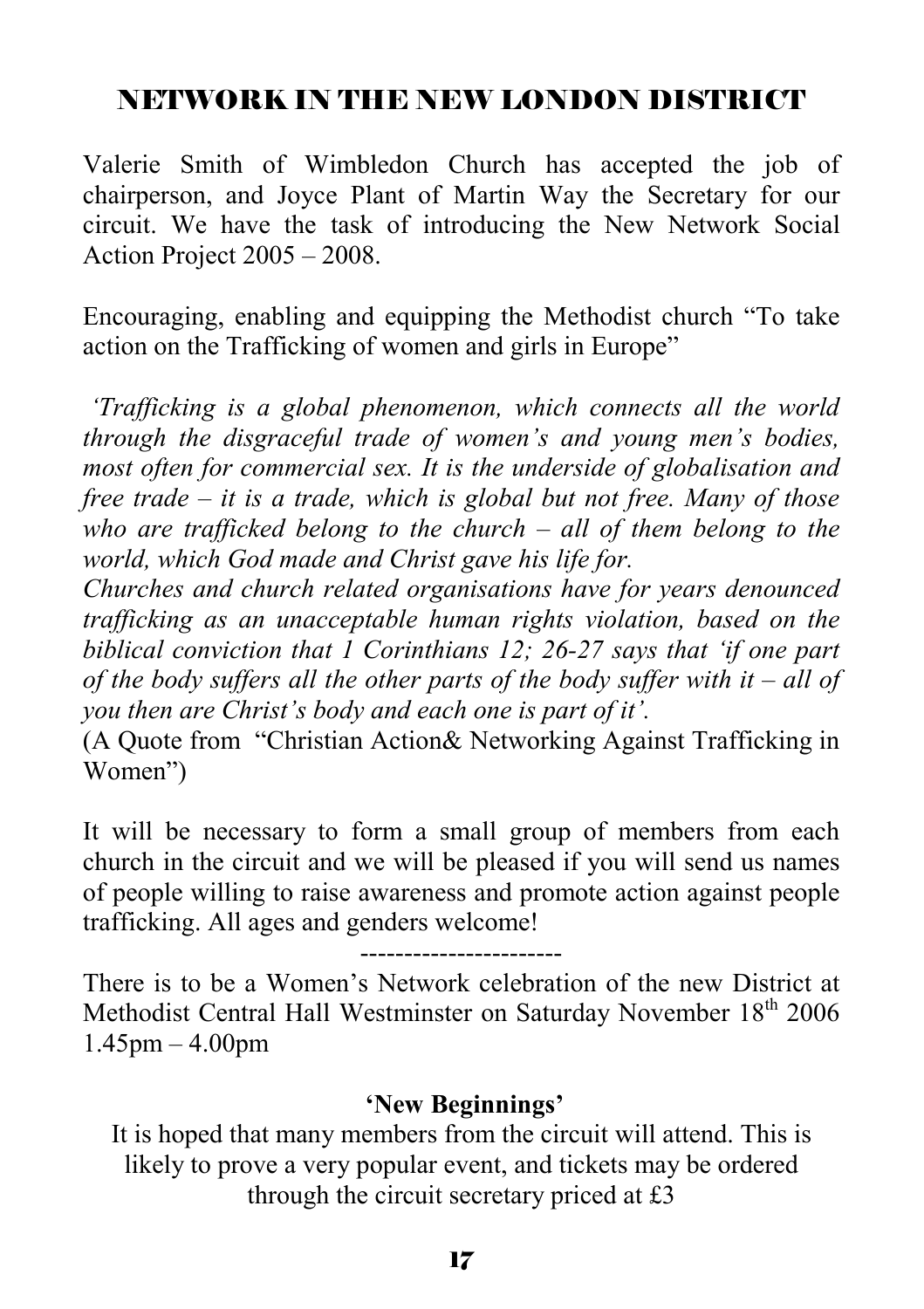# CHURCH DIARY FOR SEPTEMBER

| Sun     | 3              | 10.30 am           | All Age Worship led by Mrs Valerie Ashcroft                                                |
|---------|----------------|--------------------|--------------------------------------------------------------------------------------------|
|         |                | $6.30 \text{ pm}$  | Communion Service led by Rev John Nyota                                                    |
| Mon     | $\overline{4}$ | 2.45 pm            | Fellowship                                                                                 |
| Tue     | 5              | $10-12$ noon       | Coffee and Chat                                                                            |
|         |                | $8.00 \text{ pm}$  | Time for Prayer                                                                            |
| Weds 6  |                | 7.45 pm            | Midways Group:                                                                             |
| Thurs 7 |                | $2.00 \text{ pm}$  | Welcome back - Informal Evening with Bring & Buy Stall<br>Alpha Course Starts              |
|         |                |                    |                                                                                            |
| Sun 10  |                | 10.30 am           | Communion Service led by Rev John Nyota<br>Incorporating the Christening of Alice Lucy Day |
| Mon 11  |                | 2.45 pm            | Fellowship                                                                                 |
|         |                | 8.00 pm            | <b>Family Committee</b>                                                                    |
|         |                | Tue 12 10-12 noon  | Coffee and Chat                                                                            |
|         |                | $8.00 \text{ pm}$  | Time for Prayer                                                                            |
|         |                | $8.00 \text{ pm}$  | Preacher's Meeting at Ruxley                                                               |
| Weds13  |                | 7.45 pm            | Midways Group                                                                              |
| Fri     | 15             | $12.30 \text{ pm}$ | Luncheon Club                                                                              |
| Sat     | 16             | $2.00 \text{ pm}$  | Abby & Richard's Wedding                                                                   |
| Sun     | 17             | 10.30 am           | Church Anniversary Praise Service led by<br>Rev John Nyota                                 |
|         |                | $12.30 \text{ pm}$ | Church BBQ Picnic & Service at                                                             |
|         |                |                    | <b>Horton Country Park</b>                                                                 |
| Mon 18  |                | 2.45 pm            | Fellowship                                                                                 |
| Tue     | -19            | $10-12$ noon       | Coffee and Chat                                                                            |
|         |                | 7.30 pm            | Men's Supper Club - Andalucia -<br><b>Russell Humphreys</b>                                |
| Weds 20 |                | $7.00 \text{ pm}$  | Midways - Joanna Bogle - My life as an author                                              |
| Thurs21 |                | $7.00 \text{ pm}$  | <b>Circuit Meeting at Raynes Park</b>                                                      |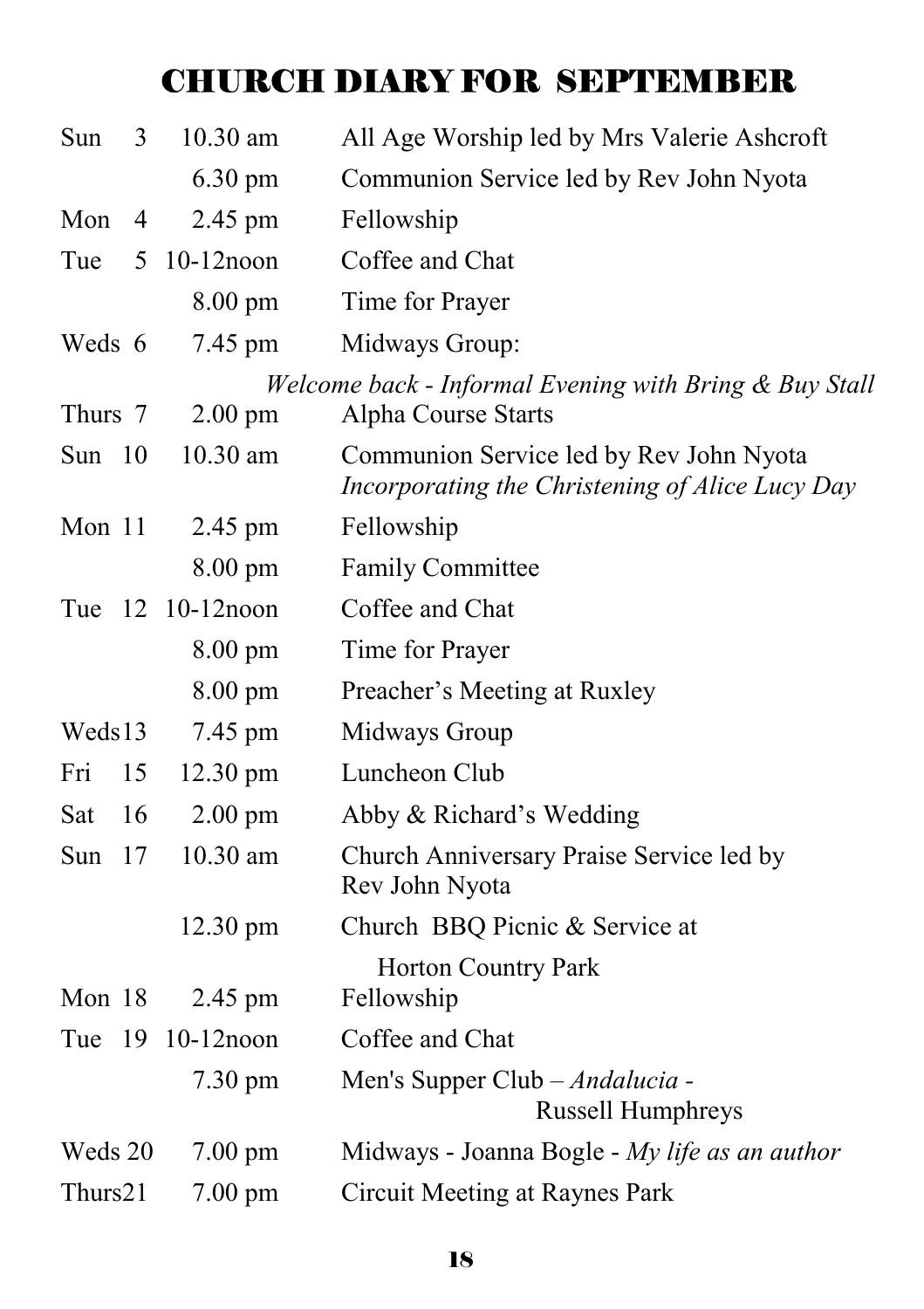| Sun $24$ | $10.30$ am           | Morning Service led by Bill Cox                                                               |
|----------|----------------------|-----------------------------------------------------------------------------------------------|
|          | $6.30 \text{ pm}$    | Bible Study led by Rev Barrie Tabraham                                                        |
| Mon $25$ | 3.45 pm              | Fellowship                                                                                    |
|          | Tue 26 10-12 noon    | Coffee and Chat                                                                               |
|          | $8.00 \text{ pm}$    | Time for Prayer                                                                               |
| Weds27   | $10.30$ am           | Morning Communion                                                                             |
|          | $7.00 \text{ pm}$    | Alpha Course Launch at Merton Park<br><b>Baptist Church</b><br>(See Gwen Wildman for tickets) |
| Fri 29   | $12.30 \text{ pm}$   | Luncheon Club                                                                                 |
|          | Sun 1st Oct 10.30 am | Harvest Festival & Parade Service<br>followed by a Ploughman's Lunch                          |

*Please refer to the Website (www.martinway.org.uk) or Weekly Notice Sheet for any additional information* 



We wish all of those why celebrate a birthday this month a very

*Happy Birthday* 

and especially to: **Abigail Fuwa on 15th September** 

You know you are getting old when the candles cost more than the cake.

 $\longrightarrow$   $<$  0 >  $\longrightarrow$ 

## **Bob Hope**